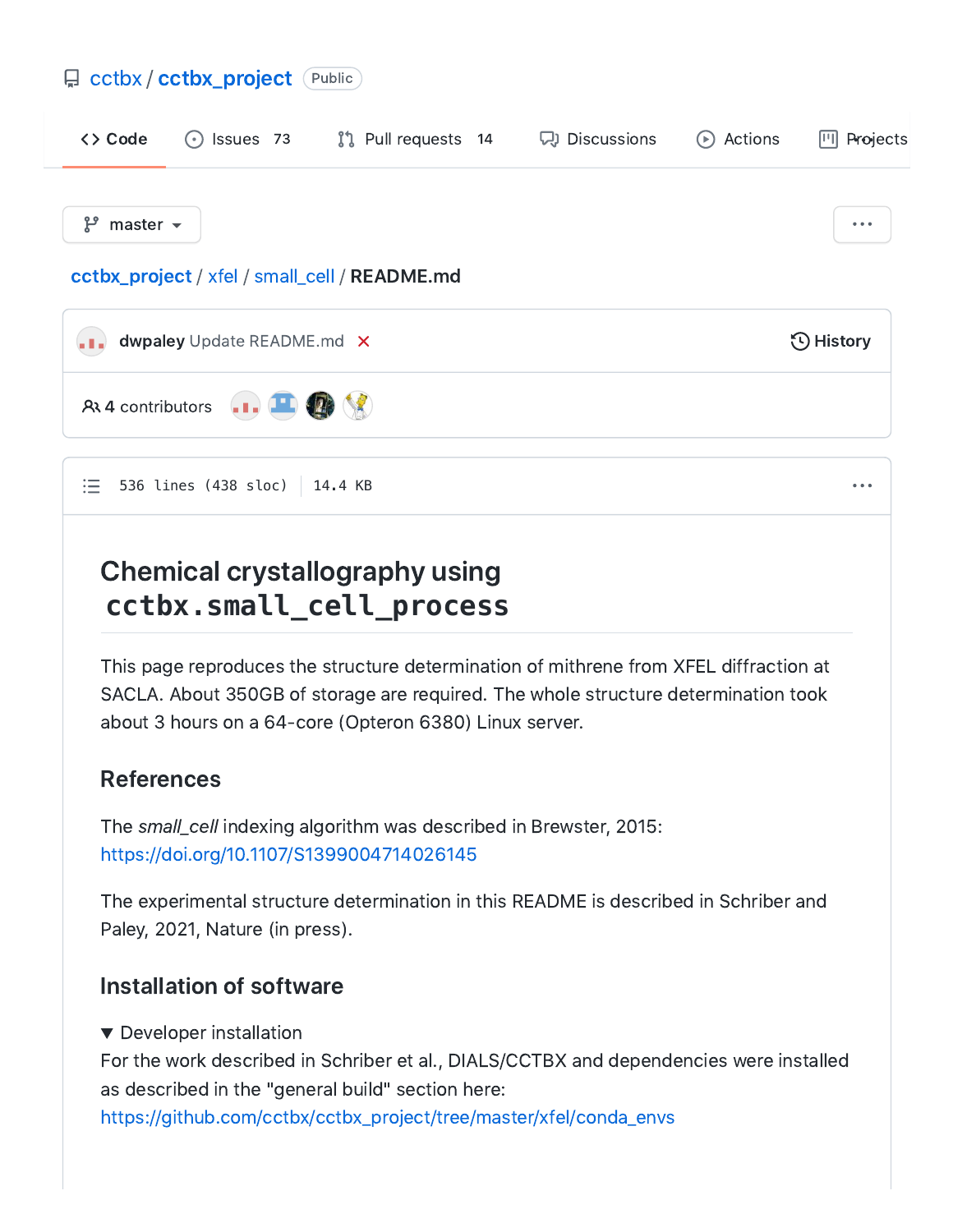GSASII must also be installed in the conda environment. Instructions will be printed when calling cctbx.xfel.candidate cells for the first time.

▼ Docker installation

To promote future-safety, a working Docker image will be available from Dockerhub as `dwpaley/cctbx:20211012`. Installation instructions are given for a Macbook running MacOS 10.15.7, although processing this full dataset is a space- and compute-intensive task for a personal laptop.

Nils De [Moor](https://cntnr.io/running-guis-with-docker-on-mac-os-x-a14df6a76efc) is acknowledged for a helpful post on configuring GUI applications via XQuartz.

- Install Docker Desktop as described here: <https://docs.docker.com/desktop/mac/install/>
- Install XQuartz from here: [https://www.xquartz.org](https://www.xquartz.org/). A restart might be needed.
- Start XQuartz, visit Preferences and enable "Security->Allow connections from network clients".
- Install and start socat to expose a port for the X server:

```
$ socat TCP-LISTEN:6000,reuseaddr,fork UNIX-CLIENT:\"$DISPLAY\" &
$ ifconfig en0 |grep '\<inet\>' | awk '{print $2}'
192.168.1.222
$ docker run -e DISPLAY=192.168.1.222:0 gns3/xeyes
```
A pair of eyeballs should be displayed. This confirms Docker can contact the X server. When Docker applications will need to access the display, follow the example of the last two steps above to set the DISPLAY environment variable.

- Clone the image (approx. 7 GB): \$ docker clone dwpaley/cctbx:20211012
- Make sure enough resources are available for the Docker machine. I provided 3/4 of my system or 12 cores and 24GB memory.

## Availability of data

The raw data collected at SACLA will be made available via CXIDB. For now contact the author: dwpaley at lbl dot gov. Runs 3133 through 3214 are sufficient to determine the structure. A carefully refined detector metrology file, step2\_refined2.expt , is also required.

Extract the data and export an environment variable pointing to the path:

```
$ tar -xvzf *.tar.gz
$ export SACLA_DATA=$PWD/data
```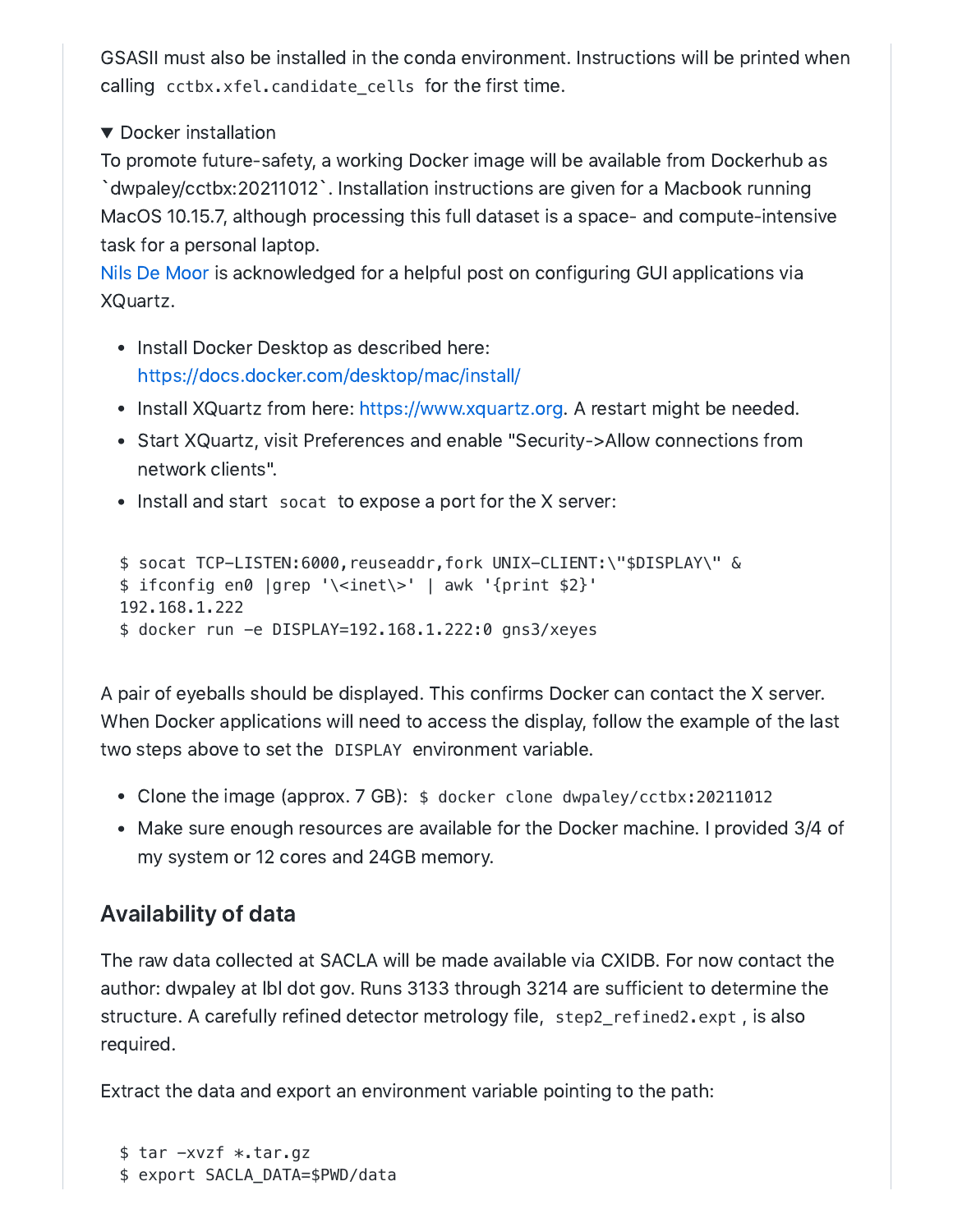## Run spotfinding

We will use the DIALS spotfinder on 9 selected runs with a lot of hits; this is enough spots to synthesize a high-quality powder pattern for indexing.

With run.py containing:

```
and spotfind.phil containing:
  import sys, os
  i = int(sys.argv[1])j = int(sys.argv[2])phi = sys.argv[3]cores = sys.argv[4]root_path = os.getenv('SACLA_DATA')
 data_path = os.path.join(root_path, 'data')
 geom_path = os.path.join(root_path, 'geom', 'step2_refined2.expt')
 h5_path = os.path.join(data.path, f'78{i}-{j}'', f'run78{i}-{j}'.h5')out_path = os.path.join(f'\{i\} - \{j\}', 'out')
  log_{10}ath = os.path.join(f'{i}-{j}', 'log')
  cmd = \iotaf"cctbx.small_cell_process {phil} {h5_path} output.output_dir={out_path}
 \setminusoutput.logging_dir={log_path} input.reference_geometry={geom_path}"
  cmd_mpi = f"mpirun -n {cores} {cmd} mp.method=mpi"
 print (cmd_mpi)
 os.makedirs(out_path)
 os.makedirs(log_path)
  os.system(cmd_mpi)
 output {
   experiments filename = \text{m/s} imported.expt
   strong_filename = %s_strong.refl
  }
 dispatch.hit_finder {
   minimum_number_of_reflections = 3
   maximum number of reflections = 40}
 dispatch.index=False
  output.composite_output=True
  spotfinder.filter.min_spot_size=3
```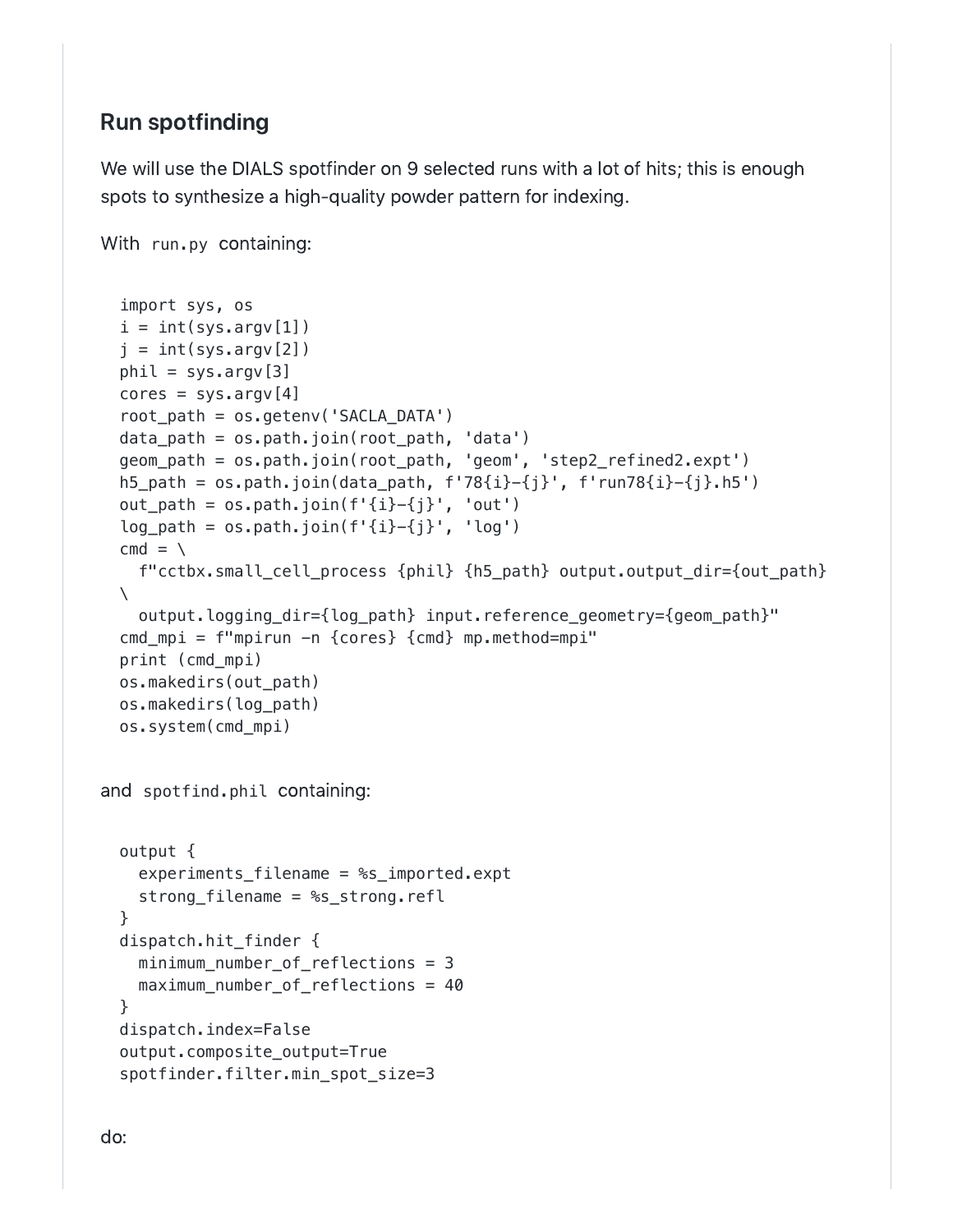```
$ for i in {3192..3200}; do for j in {0..2}; do python run.py $i $j
spotfind.phil 64; done; done
```
(but adapt for the number of cores available).

▼ Docker instructions Prepare run.py and spotfind.phil as above, plus a file run.sh :

#!/bin/sh

```
cd /cwd
source /img/build/conda_setpaths.sh
export SACLA_DATA=/data
python run_integrate.py $1 $2 spotfind.phil 12
```
We run the jobs in containers that have the data and output folders (on the local drive) exposed via bind mounts:

```
$ chmod +x run.sh
$ for i in {3192..3200}; do for j in {0..2}; do
> docker run -v $PWD:/cwd -v $SACLA_DATA:/data dwpaley/cctbx:20211012
/cwd/run.sh $i $j
> done; done
```
#### Compute powder pattern from spots

Spotfinding will run on the 27 selected h5 files within a few minutes. Then prepare a single set of combined files:

```
$ mkdir combined
$ for d in 3*; do dials.combine_experiments $d/out/*imported.expt
$d/out/*strong.refl output.experiments=combined/$d.expt
output.reflections=combined/$d.refl reference_from_experiment.detector=0 &
done
$ cd combined; dials.combine_experiments *.expt *.refl
reference_from_experiment.detector=0
```
Plot the powder pattern: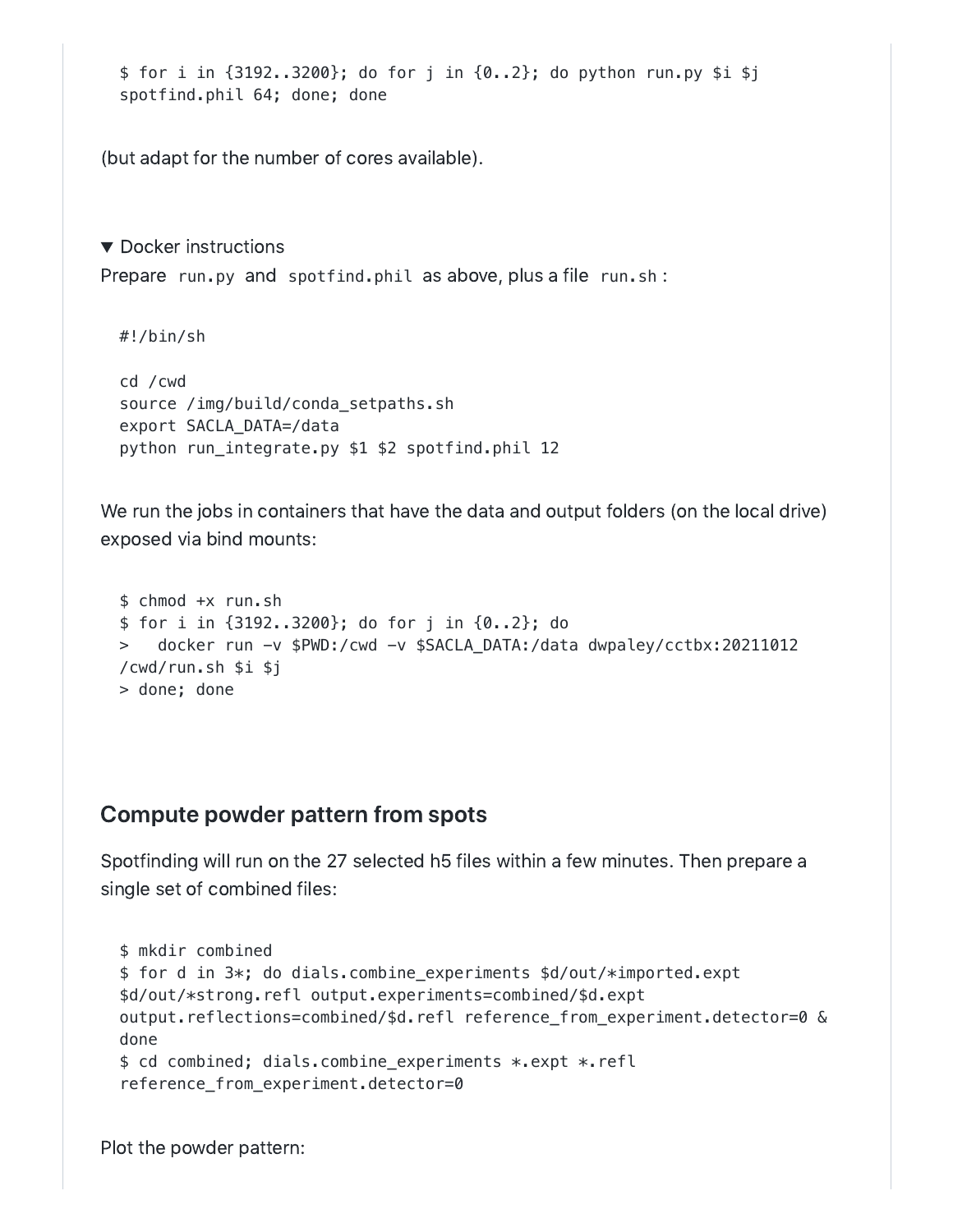This should display an interactive matplotlib window. Manually identify about 20 dspacings. Record them with 3 decimal places accuracy in a new file peaks.txt . Then run GSASII powder indexing through the candidate\_cells wrapper:

```
$ cctbx.xfel.candidate_cells nproc=64 input.peak_list=peaks.txt
input.powder_pattern=powder.xy search.timeout=300
```
#### ▼ Docker instructions

Start an interactive container with the display configured and the working directory bindmounted:

```
$ ifconfig en0 |grep '\<inet\>' | awk '{print $2}'
192.168.1.225
$ docker run -it -e DISPLAY=192.168.1.225:0 -v $PWD:/cwd
dwpaley/cctbx:20211012
# source /img/build/conda_setpaths.sh
# cd /cwd
```
Then proceed with combining the spotfinding results, plotting the powder pattern, and searching for the unit cell as described above.

The correct cell should be in the top 5 candidates. We will index a single run with the candidate unit cells and crystal systems.

#### Trial indexing jobs

Make 5 copies of the following indexing phil file, named 1.phil through 5.phil:

```
dispatch {
  hit_finder {
    minimum_number_of_reflections = 3
    maximum_number_of_reflections = 40
   }
  }
dispatch {
  refine = True
```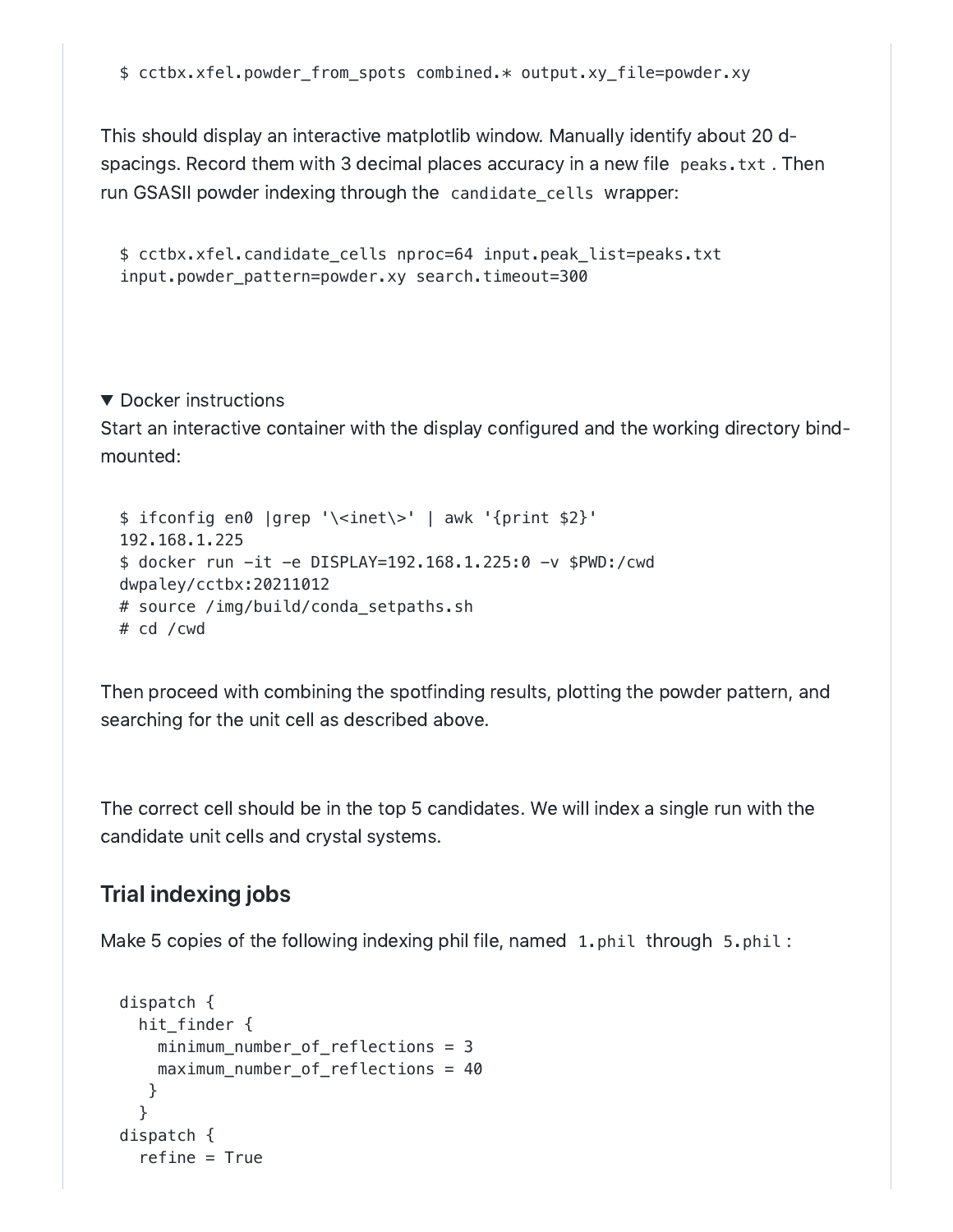```
}
output {
  composite_output=True
  experiments_filename = None
  strong_filename = None
}
spotfinder {
  filter {
    min_spot_size = 3
  }
}
refinement {
  parameterisation {
    crystal {
      fix = all *cell orientation}
  }
  reflections {
    outlier {
      algorithm = null auto mcd tukey sauter_poon
    }
  }
}
small_cell {
  powdercell = "1,2,3,90,90,90"
  spacegroup = "P2"high_res_limit = 1.2
  min_spots_to_integrate = 3
  faked_mosaicity = 0.1spot_connection_epsilon = 0.01
  d_ring_overlap_limit = None
}
```
Manually enter the unit cells and space groups of the top 5 candidates from candidate\_cells.

With run\_index.py containing:

```
import sys, os
i, j = 3192, 0
phil\_root = sys.argv[1]cores = sys.argv[2]root_path = os.getenv('SACLA_DATA')
data_path = os.path.join(root_path, 'data')
geom_path = os.path.join(root_path, 'geom', 'step2_refined2.expt')
h5_path = os.path.join(data.path, f'78{i}-{j}'', f'run78{i}-{j}'.h5')out_path = os.path.join(phil_root, 'out')
log_path = os.path.join(phil_root, 'log')
```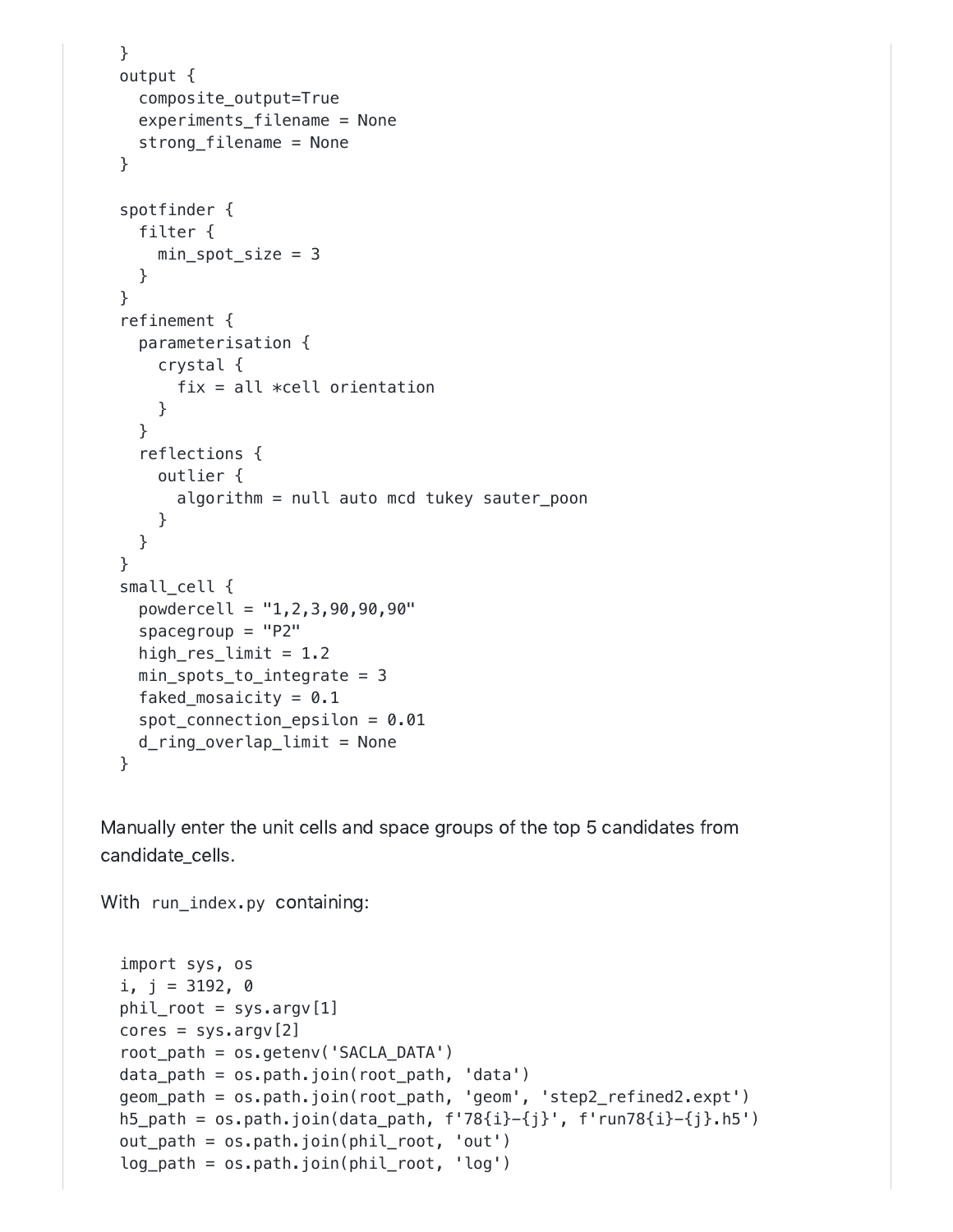```
cmd = \iotaf"cctbx.small_cell_process {phil_root}.phil {h5_path} output.output_dir=
{out path} \setminusoutput.logging_dir={log_path} input.reference_geometry={geom_path}"
cmd_mpi = f"mpirun -n {cores} {cmd} mp.method=mpi"
print (cmd_mpi)
os.makedirs(out_path)
os.makedirs(log_path)
os.system(cmd_mpi)
```
do

\$ for n in 1 2 3 4 5; do python run\_index.py \$n 64; done

then count the resulting indexing hits:

```
$ for n in {1..5}; do
   echo
   echo $n
   egrep 'powdercell|spacegroup' $n.phil
   grep real_space_a $n/out/*refined.expt 2>/dev/null|wc -l
 done
```
▼ Docker instructions Set up the phil files as above. Make a script run.sh containing the following:

```
#!/bin/sh
```
cd /cwd source /img/build/conda\_setpaths.sh export SACLA\_DATA=/data python run\_index.py \$1 \$2

And run the jobs in containers with the appropriate bind mounts:

```
$ chmod +x run.sh
$ for n in 1 2 3 4 5; do
> docker run -v $PWD:/cwd -v $SACLA_DATA:/data dwpaley/cctbx:20211012
/cwd/run.sh $n 12
> done
```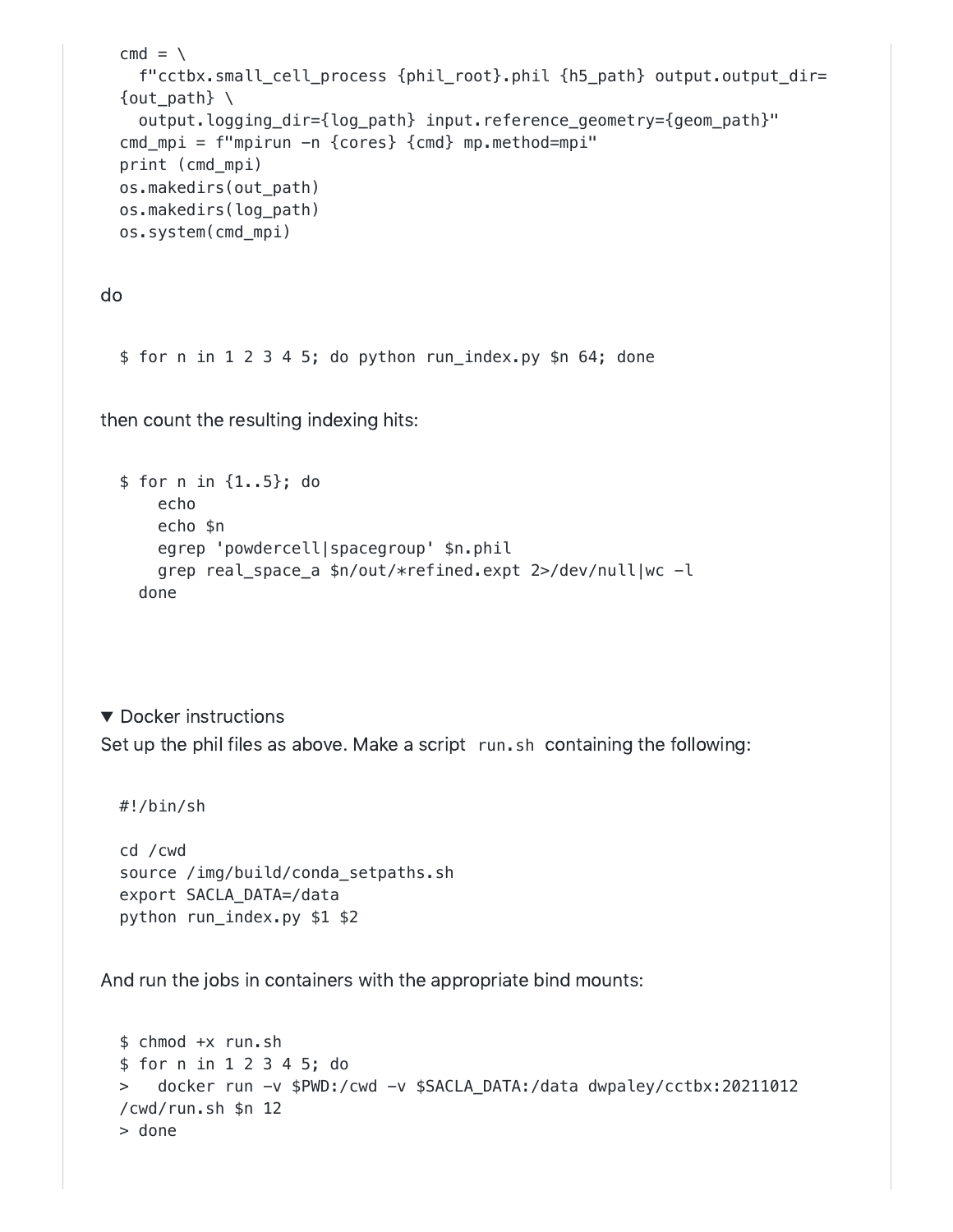Then count the indexing hits as described above.

## Integration

After choosing the correct cell, make a new directory for integration scripts and results. Prepare this file integrate.phil :

```
dispatch {
  hit_finder {
    minimum_number_of_reflections = 3
    maximum_number_of_reflections = 40
  }
  }
dispatch {
  refine = True
}
output {
  composite_output=True
  experiments_filename = None
  strong_filename = None
}
spotfinder {
  filter {
    min_spot_size = 3
  }
}
refinement {
  parameterisation {
    crystal {
      fix = all *cell orientation}
  }
  reflections {
    outlier {
      algorithm = null auto mcd tukey sauter_poon
    }
  }
}
small_cell {
  powdercell = "5.93762, 7.32461, 29.202, 90, 95.4404, 90"
  spacegroup = "C2"high_res_limit = 0.8min_spots_to_integrate = 3
  faked_mosaicity = 0.1spot_connection_epsilon = 0.004
 d_ring_overlap_limit = None
}
```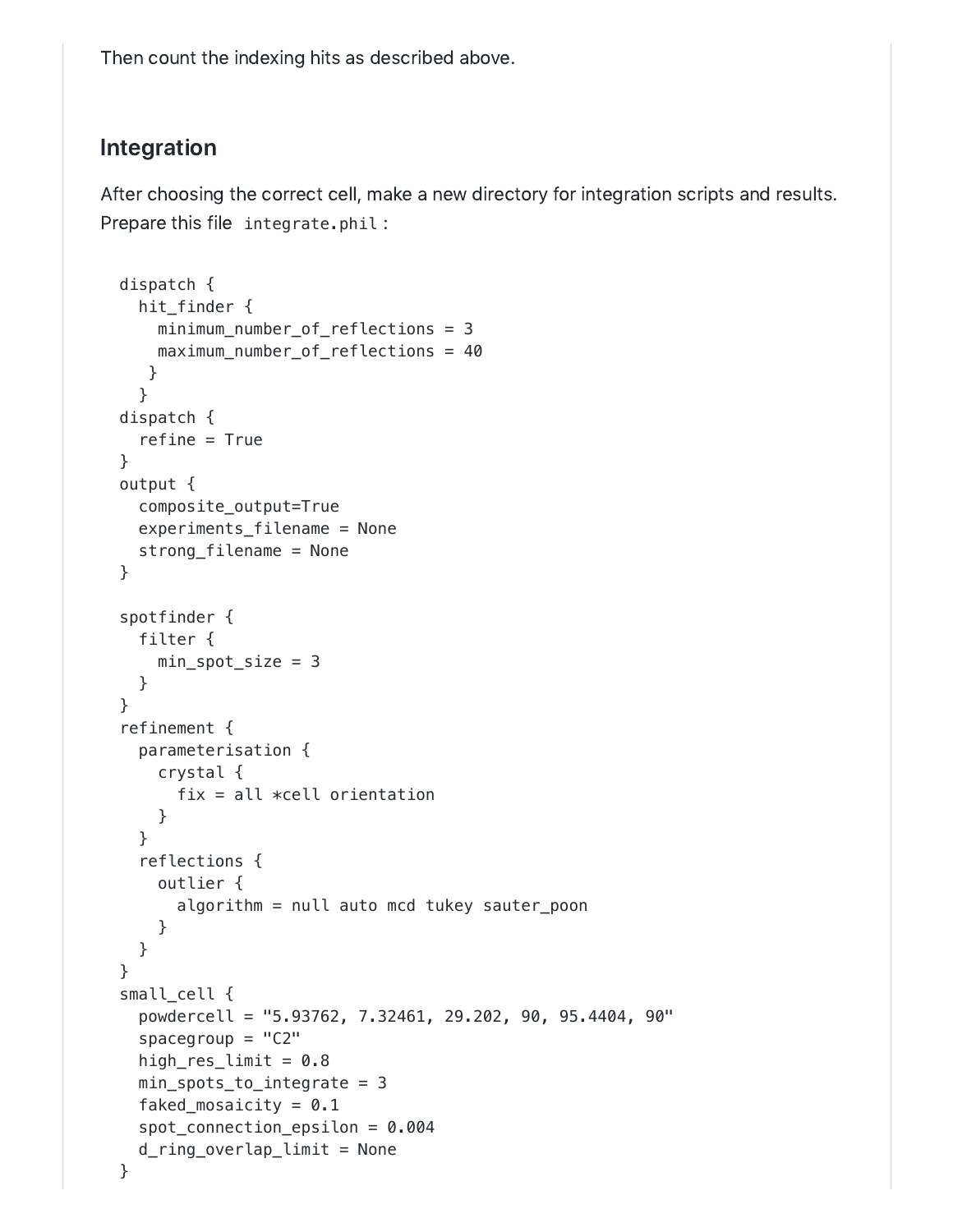```
And this script run.py :
Prepare a todo script and run it: [note 1]
▼ Docker instructions
Prepare run.py and integrate.phil as above, plus a file run.sh :
  import sys, os
  i = int(sys.array[1])j = int(sys.argv[2])phi = sys.argv[3]cores = sys.argv[4]root_path = os.getenv('SACLA_DATA')
  data_path = os.path.join(root_path, 'data')
  geom_path = os.path.join(root_path, 'geom', 'step2_refined2.expt')
  h5_path = os.path.join(data_path, f'78{i}}-{j}, f'run78{i}-{j},h5')
  out_path = os.path.join(f'\{i\} - \{j\}', 'out')
  log\_path = os.path.join(f'{i}-{j}'', 'log')cmd = \sqrt{}f"cctbx.small_cell_process integrate.phil {h5_path} output.output_dir=
  \{out\_path\}output.logging_dir={log_path} input.reference_geometry={geom_path}"
  cmd_mpi = f"mpirun -n 64 {cmd} mp.method=mpi"
  print (cmd_mpi)
  os.makedirs(out_path)
  os.makedirs(log_path)
  os.system(cmd_mpi)
  $ for m in {3133..3214}; do for n in {0..2}; do
 > echo "python run.py $m $n integrate.phil 64" >> todo.sh
 > done; done
  $ source todo.sh
 #!/bin/sh
  cd /cwd
  source /img/build/conda_setpaths.sh
  export SACLA_DATA=/data
  python run.py $1 $2 integrate.phil 12
```
Run the jobs as described above for spotfinding: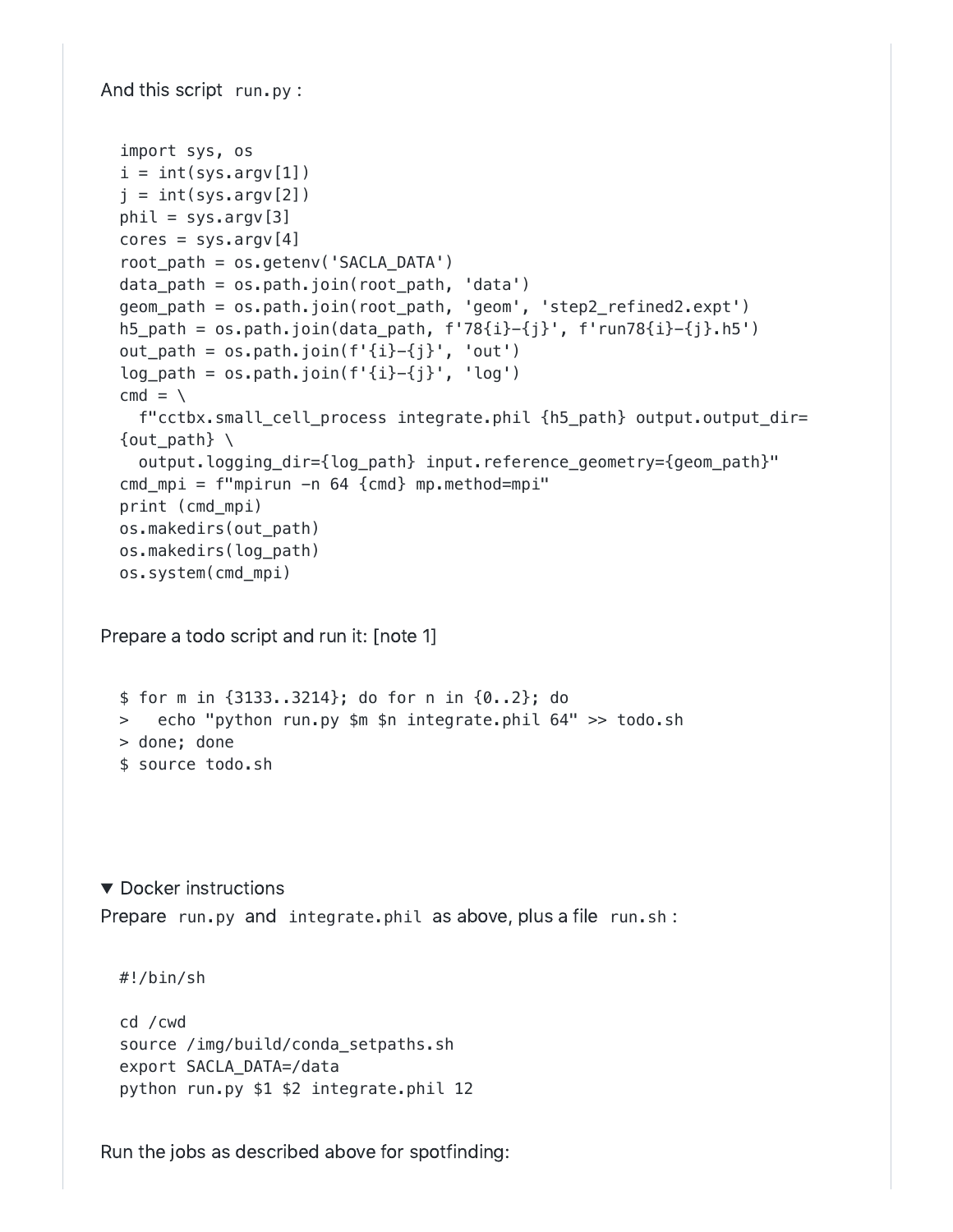```
$ chmod +x run.sh
$ for i in {3133..3214}; do for j in {0..2}; do
> docker run -v $PWD:/cwd -v $SACLA_DATA:/data dwpaley/cctbx:20211012
/cwd/run.sh $i $j
> done; done
```
Optionally, you can instead echo the docker commands to a todo.sh script as above, e.g. for running multiple jobs under control of parallel or similar.

### Merging

After integration, merging is performed in two steps:

```
$ mkdir merging; cd merging
$ cat > mark1.phil
input.path=../3*/out
dispatch.step_list = input balance model_scaling modify errors_premerge
scale statistics_unitcell statistics_beam model_statistics
statistics_resolution group errors_merge statistics_intensity merge
statistics intensity cxi
scaling.algorithm=mark1
scaling.unit_cell=5.93762 7.32461 29.202 90 95.4404 90
scaling.space_group=C2
merging.d_min=1.15
merging.merge_anomalous=True
merging.error.model=errors_from_sample_residuals
statistics.n_bins=20
output.prefix=mark1
output.do_timing=True
output.output_dir=.
$ cat > mark0.phil
input.path=../3*/out
dispatch.step_list = input balance model_scaling modify errors_premerge
scale statistics_unitcell statistics_beam model_statistics
statistics_resolution group errors_merge statistics_intensity merge
statistics_intensity_cxi
scaling.model=mark1_all.mtz
merging.d_min=1.15
merging.merge_anomalous=True
output.do_timing=True
statistics.n_bins=20
merging.error.model=errors_from_sample_residuals
output.prefix=mark0
output.do_timing=True
output.output_dir=.
```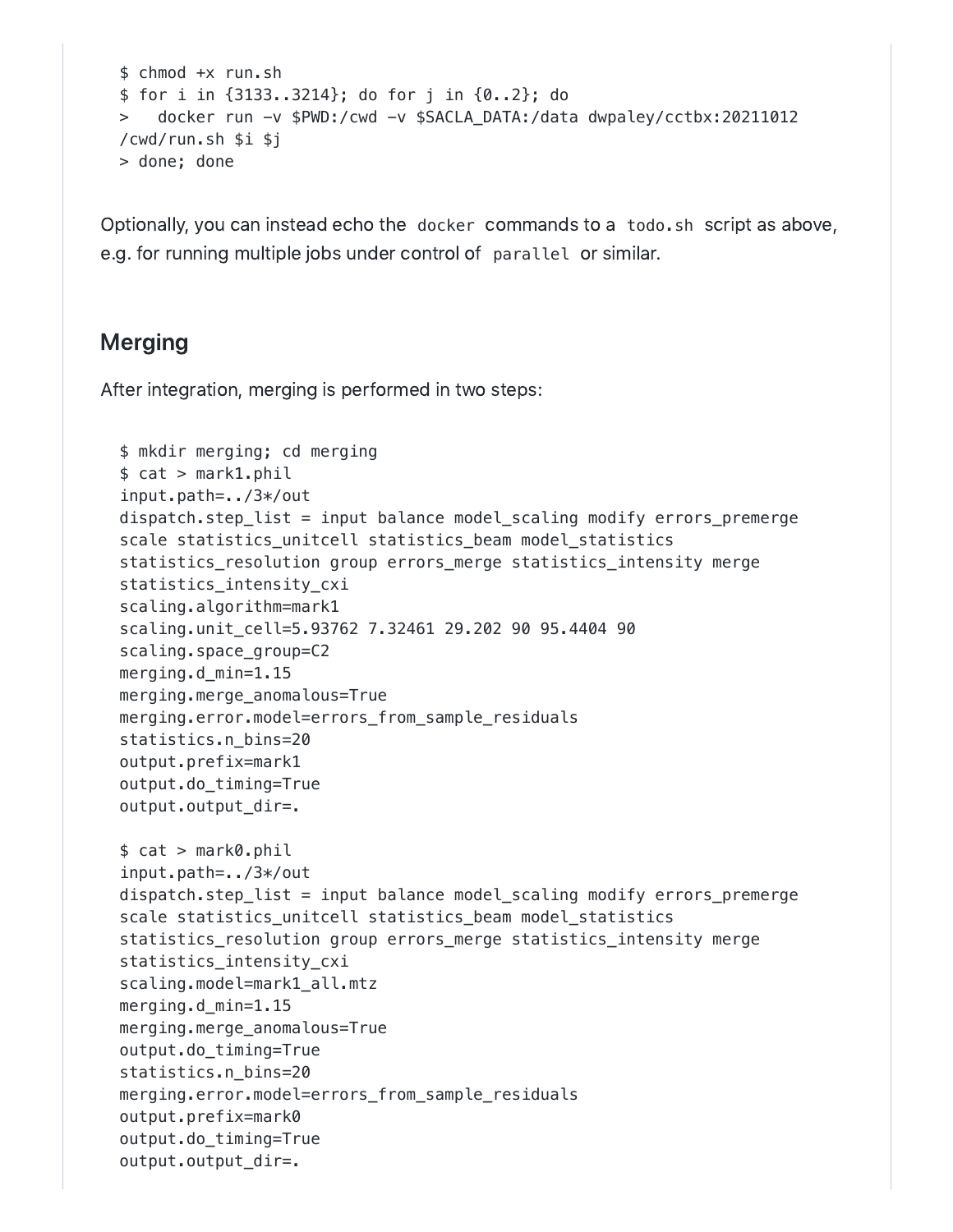```
$ mpirun -n 32 cctbx.xfel.merge mark1.phil
$ mpirun -n 32 cctbx.xfel.merge mark0.phil
$ iotbx.reflection_file_converter mark0_all.mtz --label="Iobs,SIGIobs" --
shelx=mark0.hkl
```
At this point, the file mark0.hkl can be used for structure solution. An ins file must be prepared by hand. The following would be suitable for mithrene in C2/c:

```
TITL mithrene
CELL 1.032066 5.93762 7.32461 29.202 90 95.4404 90
ZERR 8 0 0 0 0 0 0
LATT 7
SYMM -X,+Y,0.5-Z
SFAC C H Se Ag
DISP Ag -0.2289 2.1223 13899.9697
DISP C 0.0087 0.0039 30.8059
DISP H -0 0 0.6385
DISP Se -2.5865 0.5775 2790.4387
UNIT 80 72 8 8
HKLF 4
```
To perform a final round of scaling with a partially completed reference structure (here combined with reindexing to resolve an indexing ambiguity), save the structure in standard cif format and do this:

```
$ cat > rtr.pdfinput.path=../3*/out
dispatch.step list = input balance model scaling modify
modify reindex to reference errors premerge scale statistics unitcell
statistics_beam model_statistics statistics_resolution group errors_merge
statistics intensity merge statistics intensity cxi
scaling.model=full.cif
merging.d_min=1.15
merging.merge_anomalous=True
output.do_timing=True
statistics.n_bins=20
merging.error.model=errors_from_sample_residuals
output.prefix=rtr
output.do_timing=True
output.output_dir=.
$ mpirun -n 32 cctbx.xfel.merge rtr.phil
$ iotbx.reflection_file_converter rtr_all.mtz --label="Iobs,SIGIobs" --
shelx=rtr.hkl
```